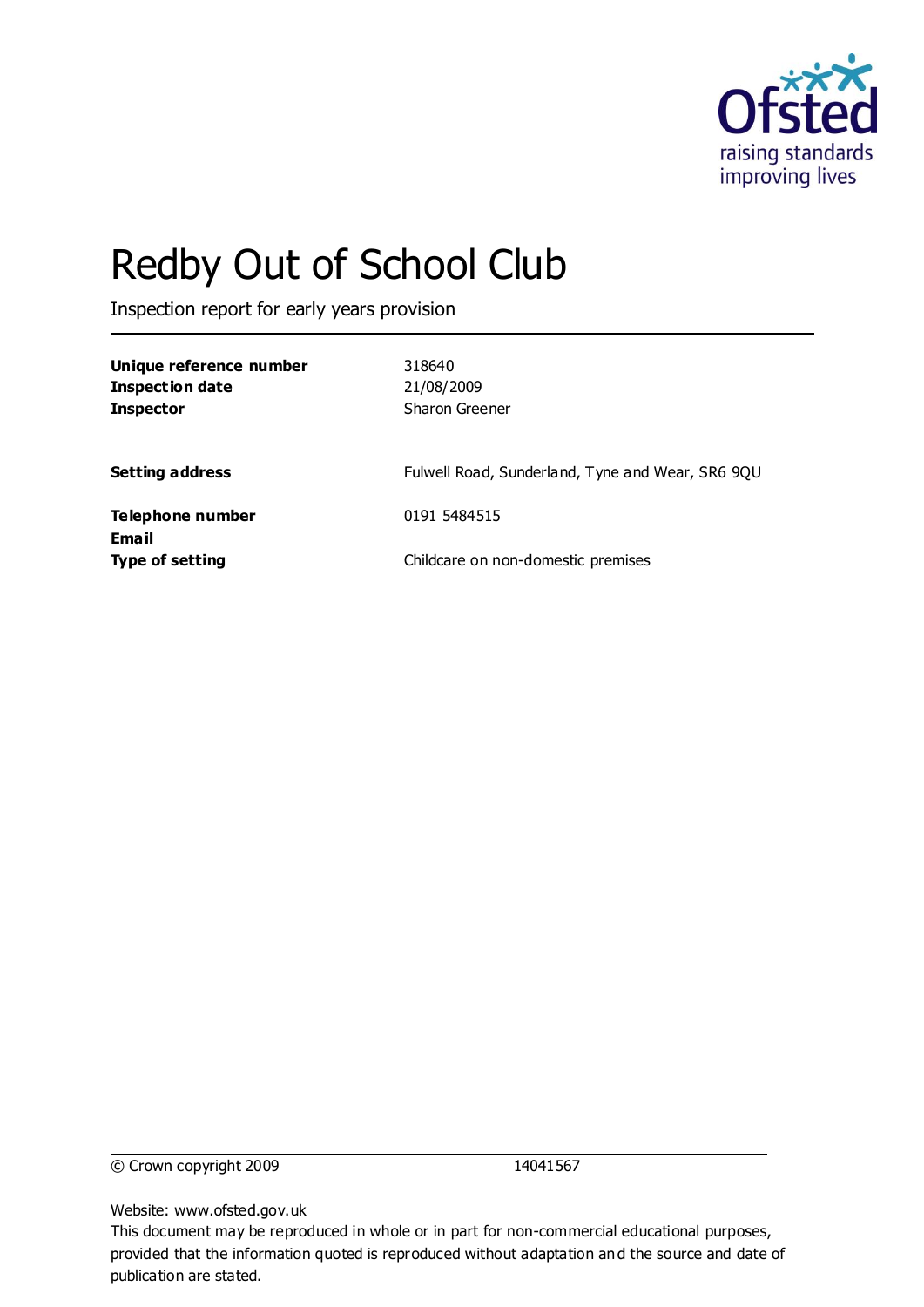#### **Introduction**

This inspection was carried out by Ofsted under Sections 49 and 50 of the Childcare Act 2006 on the quality and standards of the registered early years provision. 'Early years provision' refers to provision regulated by Ofsted for children from birth to 31 August following their fifth birthday (the early years age group). The registered person must ensure that this provision complies with the statutory framework for children's learning, development and welfare, known as the *Early* Years Foundation Stage.

The provider must provide a copy of this report to all parents with children at the setting where reasonably practicable. The provider must provide a copy of the report to any other person who asks for one, but may charge a fee for this service (The Childcare (Inspection) Regulations 2008 regulations 9 and 10).

Children only attend this setting before and/or after the school day and/or during the school holidays. The judgements in this report reflect the quality of early years provision offered to children during those periods.

The setting also makes provision for children older than the early years age group which is registered on the voluntary and/or compulsory part(s) of the Childcare Register. This report does not include an evaluation of that provision, but a comment about compliance with the requirements of the Childcare Register is included in Annex B.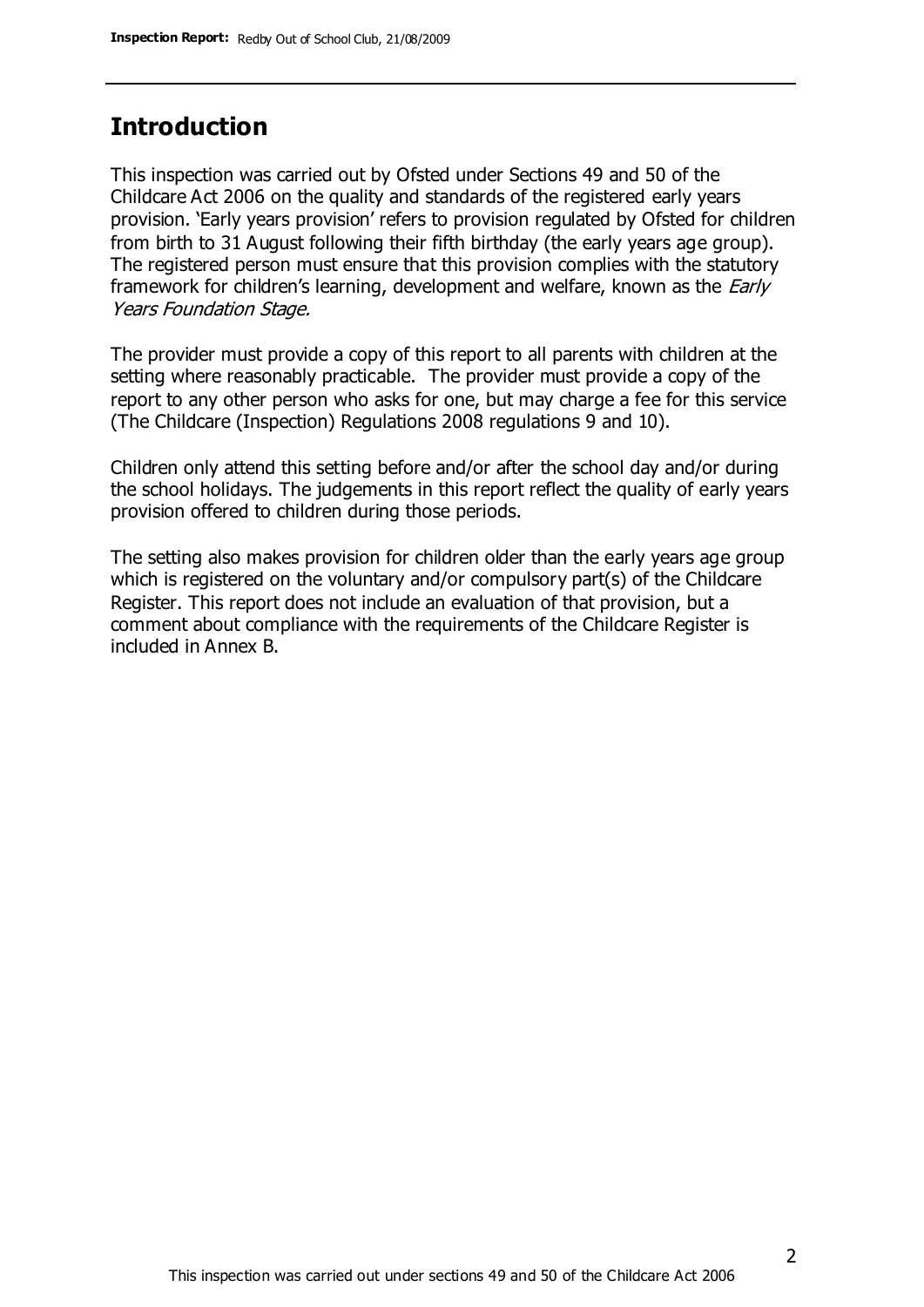# **Description of the setting**

The Redby After School Club (Redby Community Centre) opened in 1998. It operates from all rooms and associated facilities located within the Redby Community Centre. The centre is situated in a residential area of Fulwell, Sunderland. A maximum of 80 children may attend the setting at any one time. The out of school hour's facility is open each weekday during term-time from 07.30 to 09.00 and from 15.15 to 17.45. The holiday club operates during selected school holiday periods, each weekday from 07.30 to 17.30. All children share access to enclosed outdoor play areas located within the grounds of the adjacent school.

There are currently 43 children aged from four to under eight years on roll. The majority of children come from the local community. The setting supports a small number of children with special educational needs and/or disabilities. The setting employs 10 staff. Of these, eight hold appropriate early years qualifications.

### **Overall effectiveness of the early years provision**

Overall, the quality of the provision is good. Children and parents are welcomed into an inclusive environment and are acknowledged and valued as individuals. Staff show a suitable understanding of the Early Years Foundation Stage and children make satisfactory progress towards the early learning goals. Staff work in harmony with parents and forge very positive links with other providers to support children's learning and development. The required documentation is in place and the vast majority is very well maintained. Processes to assess the quality of service, care and education are good and enable staff to task areas for improvement accordingly.

#### **What steps need to be taken to improve provision further?**

To further improve the early years provision the registered person should:

- ensure that children's individual records consistently identify the next-step and action to be taken to support their learning effectively
- continue to develop staffs knowledge of the Early Years Foundation Stage, and ensure that all staff are fully conversant with the systems in place to monitor and assess children's progress to enable all staff to support children's learning effectively.

# **The leadership and management of the early years provision**

Policies and procedures are used very well. For example, staff show a very good understanding of the action to be taken to safeguard children from harm, in the event of an accident, or a lost or uncollected child. The required documentation is in place and the vast majority is very well maintained. However, details of the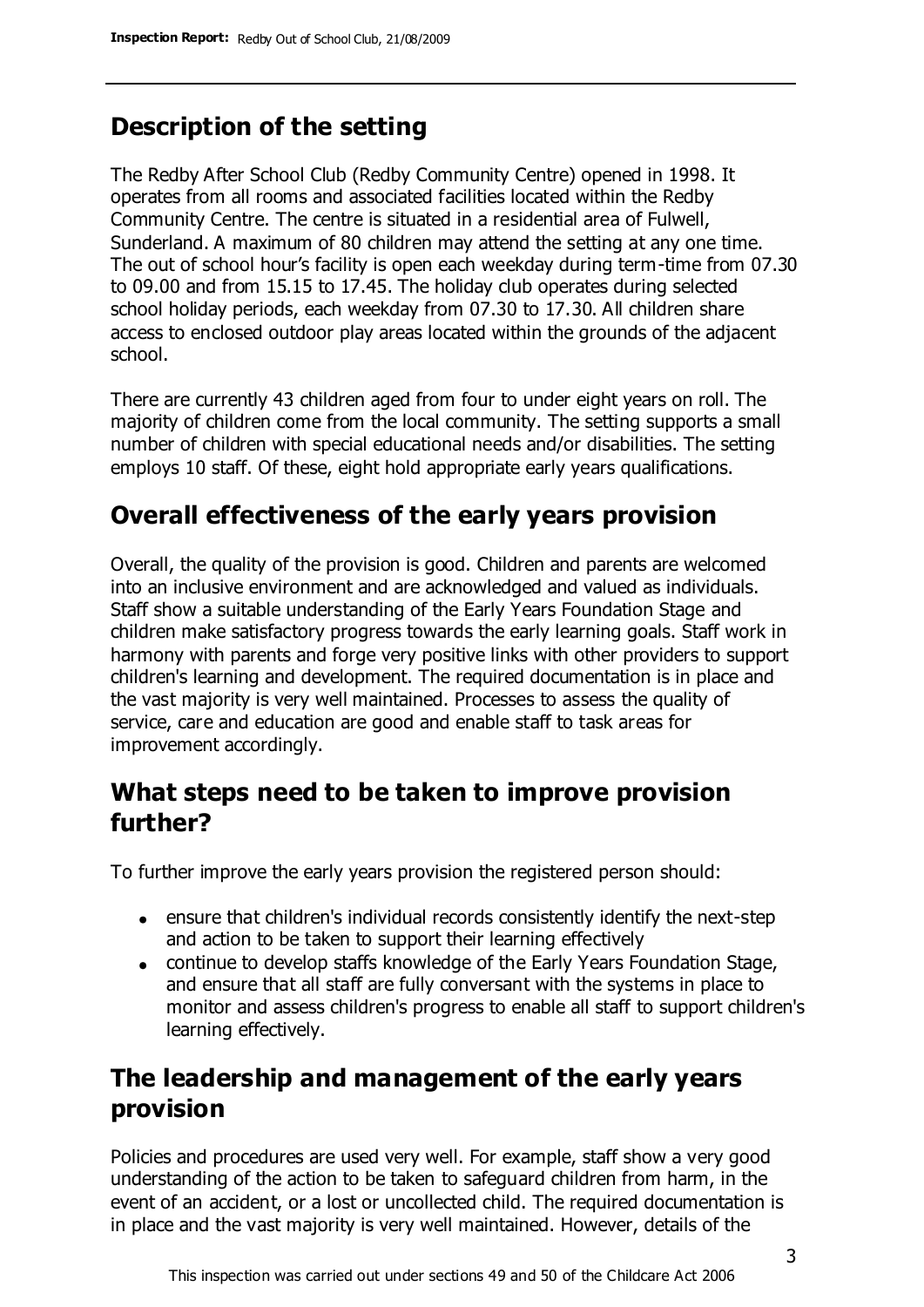next-step and action to be taken to support children's individual learning are not always consistently recorded. Good systems are in place regarding staff recruitment and induction and managers have completed relevant training. Staff benefit from regular team meetings, individual appraisals and access to relevant training. Staff are vigilant regarding safety. Regular fire drills are completed and recorded. Appropriate safety equipment is in place. Security is very well maintained. Children are very closely supervised and visitors are screened and fully supervised. Required risk assessments procedures are in place and are good. This includes recorded risk assessments at the start and end of each day of the rooms and resources. Staff continue to monitor safety visually throughout the day. The service, care and education provided is evaluated very well by staff. Feedback is obtained from parents through ongoing verbal communication and questionnaires which are issued on a regular basis. A comments box is readily available for use by parents. Children's views are sought through discussion and the meetings held with them on a regular basis to specifically gain their feedback. This enables staff to identify effectively areas for development and improvement and task these accordingly to support the continuous improvement and development of the service.

Detailed information about individual children's needs and starting points is obtained from parents during the induction process and recorded. Respective parents have access to their children's records. They are asked to keep staff informed of any pertinent information regarding their children's progress and development. Staff keep parents very well informed about their child's progress and achievements through regular verbal feedback, access to relevant records and the photographic displays and information about activities. Parents are sufficiently encouraged to support their children's learning. Staff tell them about any particular interests or favourite activities their child may have. Children are recognised and valued as individuals and staff build very warm relationships with them. Very good links are made with other provisions delivering the Early Years Foundation Stage (EYFS). Staff liaise very well with teaching staff at the schools children attend to exchange relevant information and share ideas.

# **The quality and standards of the early years provision**

Children build close, warm relationships with staff. They settle very well and are happy and relaxed. Staff have a suitable understanding of the EYFS, which they use to help children progress satisfactorily towards the early learning goals. Children have access to a very good range of resources. They benefit from a good balance of adult led activities and free play. Play areas are very well organised to accommodate various types of activities. For example, those of a creative nature, including mark-making materials, construction, imaginative and small world play and a broad selection of board games. A comfortable seating area is provided where children can rest, relax and look at books and children's magazines. Childfriendly storage systems enable children to make choices and self-select activities and resources with ease and confidence. For example, a four-year-old thoroughly enjoyed choosing clothes when dressing a doll. In particular, children said that they enjoy the additional activities, outings and team games arranged by staff. For instance, all of the children enjoyed making pizzas. Staff made good use of this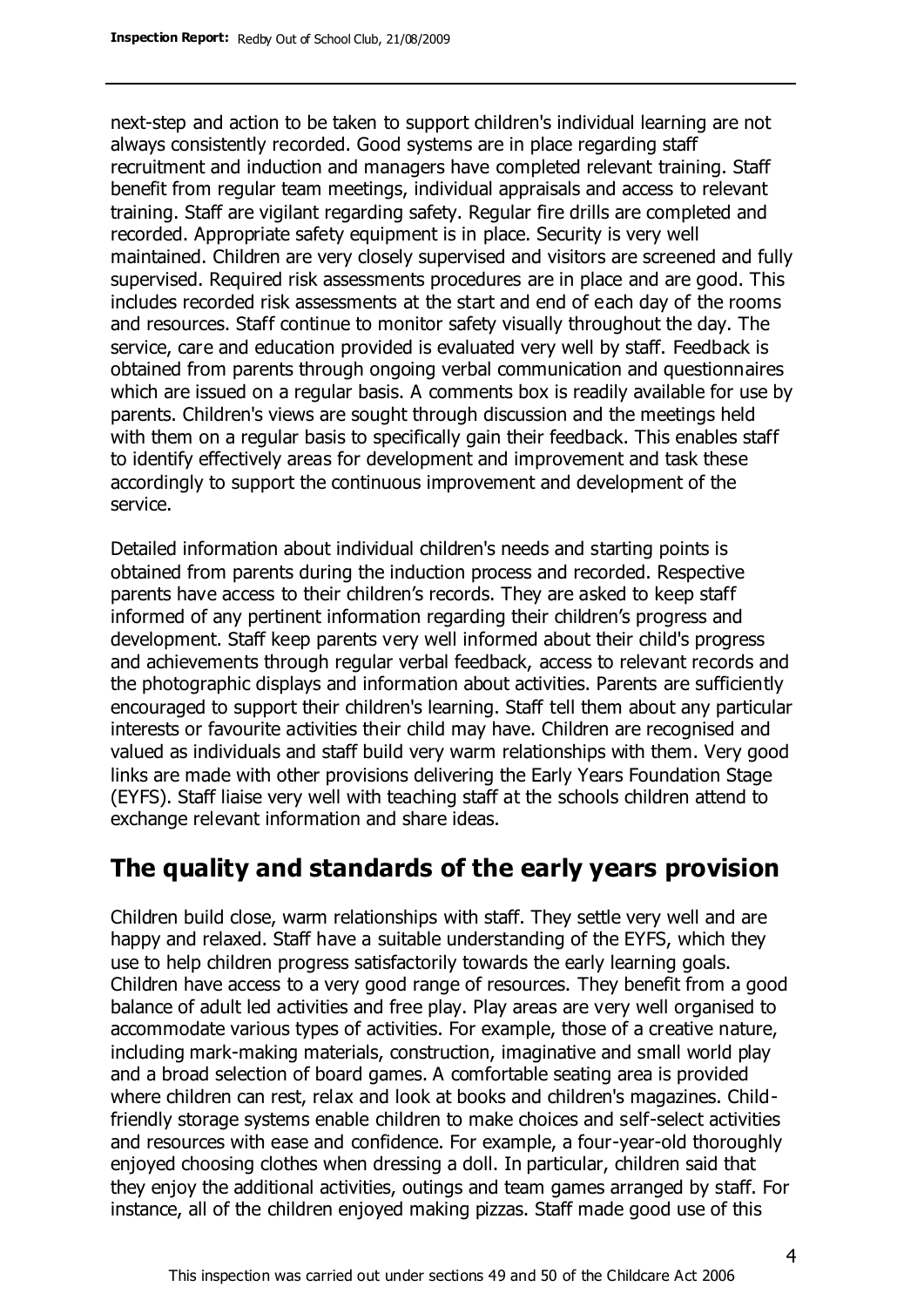activity to promote and extend children's learning. Concepts, such as size, number, colour and shape were covered. Children were encouraged to talk about what they were doing, and were eager to discuss the ingredients and learn about the dough making process. Staff are able to explain suitably how they monitor and assess children as individuals, and how they use this information to plan for each child accordingly. However, some staff are not fully conversant with all aspects of systems in place to monitor and assess children's learning and the planning process.

Children's behaviour is managed through the effective use of age appropriate tactics in a calm, consistent manner. They respond positively to this and are very well behaved. Staff help children to stay safe by discussing relevant matters, such as 'stranger danger' and by practising fire drills and road safety with them. Staff have a good understanding of health related policies and procedures. For instance, they understand very well the action to be taken regarding a sick or injured child. Hygiene standards are good and the facilities are clean. Staff present as positive role models. Children are encouraged to adopt suitable hygiene practices and regular routines help to reinforce good practice. Information regarding children's medical and dietary needs is obtained from parents and recorded. Healthy eating is very well promoted. Children have a choice of healthy snacks and access to fresh fruit and drinking water throughout the day. Parents provide a packed lunch, though lunch can be provided for children if requested. Staff recognised the benefit that fresh air and exercise has on children's well-being. Children access physical play each day whether indoors or outdoors. A very good selection of resources and activities is provided to promote and enhance children's physical development and skills. The club makes effective use of the large hall and the outdoor play facilities within the grounds of the adjacent school. Children go on frequent outings to the Sunderland Winter Gardens, museums, parks, Go Bananas adventure play facilities, Seaburn Centre, Glass Centre, Empire Theatre, cinema and go bowling. Children's awareness of equal opportunities and the wider world is very well promoted through resources and activities that reflect the various aspects of diversity. Festivals from different cultures are recognised and celebrated. Recently children took part in the 'Keep Britain Tidy' campaign and went litterpicking. This helps raise children's awareness of the need to care for the environment. Children with specific needs are very well supported.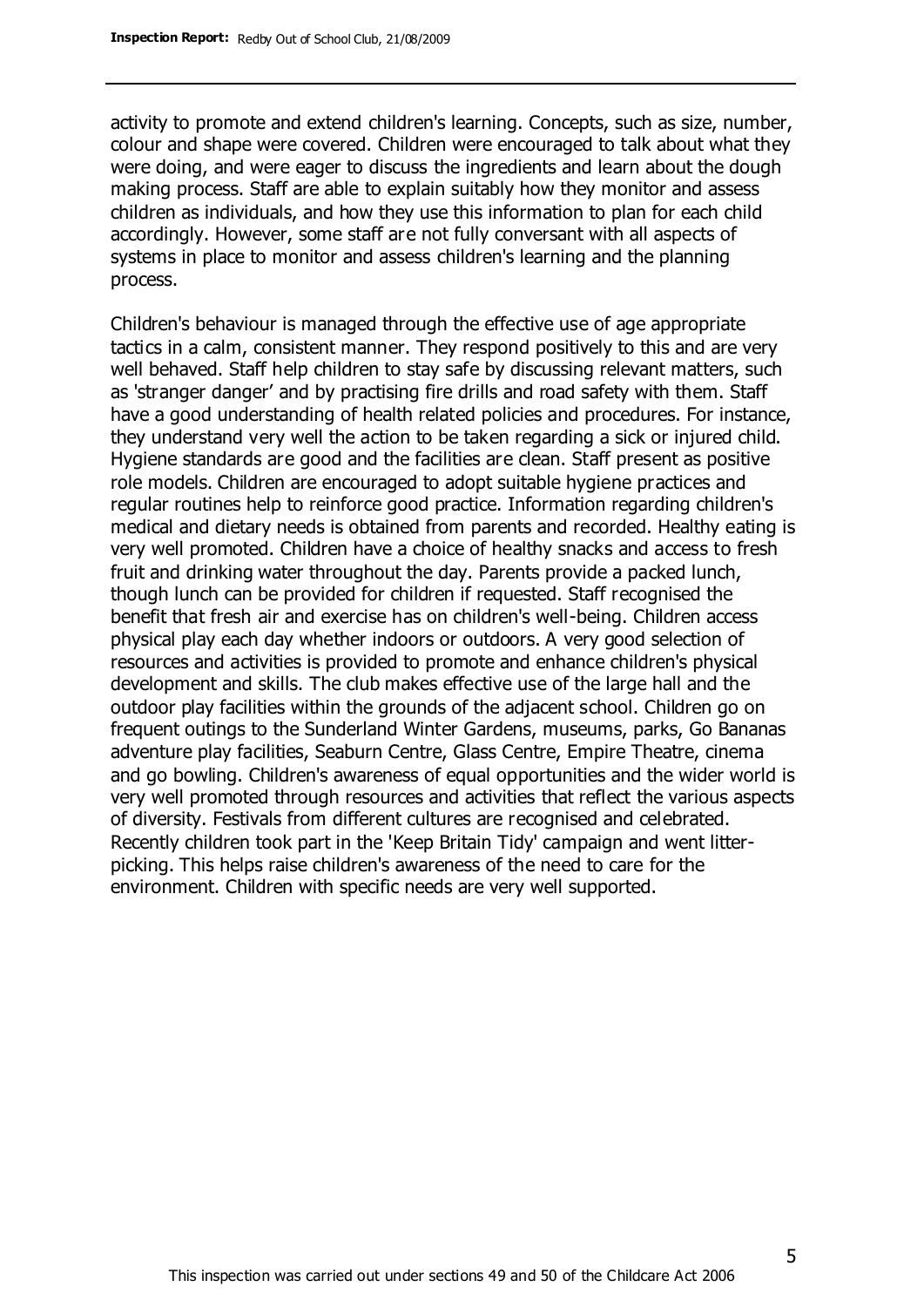# **Annex A: record of inspection judgements**

#### **The key inspection judgements and what they mean**

Grade 1 is Outstanding: this aspect of the provision is of exceptionally high quality Grade 2 is Good: this aspect of the provision is strong Grade 3 is Satisfactory: this aspect of the provision is sound Grade 4 is Inadequate: this aspect of the provision is not good enough

#### **Overall effectiveness**

| How effective is the provision in meeting the needs<br>of children in the Early Years Foundation Stage? |  |
|---------------------------------------------------------------------------------------------------------|--|
| How well does the provision promote inclusive practice?                                                 |  |
| The capacity of the provision to maintain continuous                                                    |  |
| improvement.                                                                                            |  |

#### **Leadership and management**

| How effectively is provision in the Early Years               |  |
|---------------------------------------------------------------|--|
| <b>Foundation Stage led and managed?</b>                      |  |
| How effective is the setting's self-evaluation, including the |  |
| steps taken to promote improvement?                           |  |
| How well does the setting work in partnership with parents    |  |
| and others?                                                   |  |
| How well are children safequarded?                            |  |

#### **Quality and standards**

| How effectively are children in the Early Years<br><b>Foundation Stage helped to learn and develop?</b> |   |
|---------------------------------------------------------------------------------------------------------|---|
| How effectively is the welfare of children in the Early                                                 | ר |
| <b>Years Foundation Stage promoted?</b>                                                                 |   |
| How well are children helped to stay safe?                                                              |   |
| How well are children helped to be healthy?                                                             |   |
| How well are children helped to enjoy and achieve?                                                      |   |
| How well are children helped to make a positive                                                         | 2 |
| contribution?                                                                                           |   |
| How well are children helped develop skills that will                                                   |   |
| contribute to their future economic well-being?                                                         |   |

Any complaints about the inspection or report should be made following the procedures set out in the guidance available from Ofsted's website: www.ofsted.gov.uk